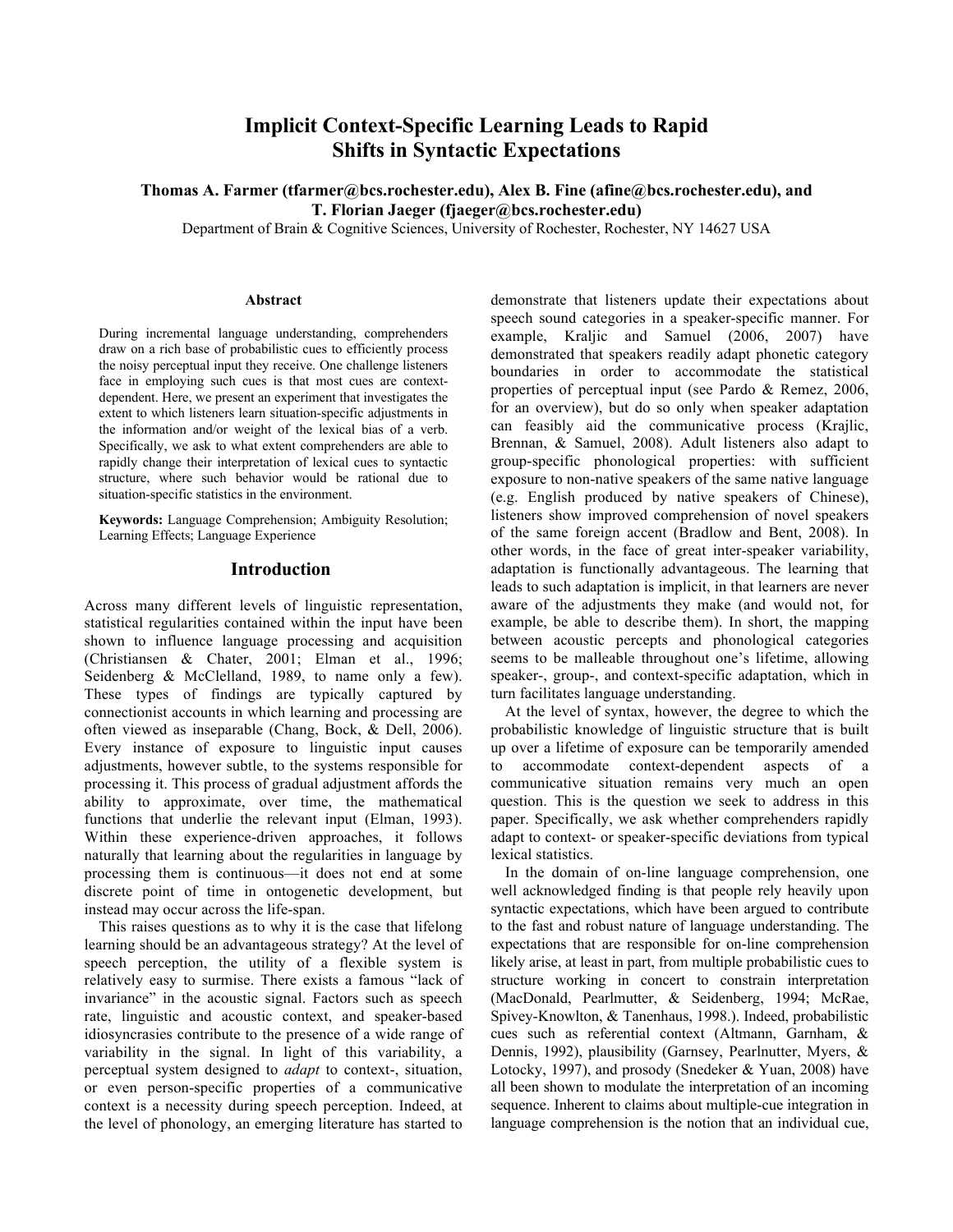in and of itself, is only probabilistic, such that multiple probabilistic cues are employed as soon as possible in pursuit of understanding.

Lexical biases of verbs, such as how often a verb like *warned* is likely to be used as a main verb (as in, The soldiers *warned* the townspeople) versus as the verb of a relative clause (as in, The soldiers *warned about the dangers* were nervous) constitute another cue that has been shown to reliably influence the ease with which incoming information can be processed (Garnsey et al., 1997; Trueswell, Tanenhaus, & Kello, 1993). The verb *warned* is over three times more likely to be used as a main verb in a sentence than it is to be used as the onset of a relative clause sentence (Tabossi, Spivey-Knowlton, McRae, & Tanenhaus, 1994). Even young children are sensitive to the biases of verbs, such that their processing preferences mirror the probabilistic nature in which verbs are used in child-directed speech (Snedeker & Trueswell, 2004). Verb-bias, then, is a factor likely to drive the strength of expectations about which of a set of possible verb uses is most likely.

Although a lot is known about how learning gives rise to expectations, the literature on how those expectations can change in adulthood is substantially less clear. From the syntactic priming literature, we know that exposure to a prime structure can rapidly change syntactic expectations in later sentences (Tothathiri and Snedeker, 2008). According to some accounts of syntactic priming, these rapid changes are due to implicit learning (Bock and Griffin, 2000; Chang et al., 2006; Snider and Jaeger, submitted), although this issue is still under debate (Dubey, Keller, & Sturt, 2008). In line with the hypothesis that syntactic priming may be related to implicit learning, there is now preliminary evidence that recently processed stimuli can cumulatively affect expectations beyond the effect of the most recent prime (Farmer, Monaghan, Misyak, & Christiansen, in press; Fine, Qian, Jaeger, and Jacobs, 2010). On a longer time-scale, Wells et al. (2009) demonstrated that after a multi-day training regiment, subjects' reading patterns converged with the statistical regularities to which different groups of subjects were exposed over training. Common to all of these studies, subjects read a subset of trials in which some sort of cue-based expectation is violated, akin to *warned* being used to head a relative clause instead of being used as a main verb. And, in each experiment, there was evidence that subjects were progressively more able to adapt to the specific statistical patterns contained in the material.

The goal of the experiment reported here is to examine the degree to which people are able to learn about the statistical contingencies inherent to a set of sentence materials simply by reading them. By learning here, we do not mean simply short-term activation of a structure. Instead, we examine whether the learning effects are more long-lasting, or, extend beyond one item after the prime. Through statistical analyses that allow one to assess the continuous change in expectation strength across an experiment, we provide evidence that subjects adapt their syntactic expectations in response to repeated exposure to violations of verb bias.

Moreover, the changes in expectations are not immediate; the change appears to reflect a more protracted adjusting of distributional knowledge about how verbs are used in a specific context.

#### **Experiment**

Subjects were presented with a sentence set originally utilized in MacDonald, Just, and Carpenter (1992) to elicit a gardenpath effect.

- 1 (a) The experienced soldiers / warned about the dangers / **before the midnight** / raid.
	- (b) The experienced soldiers / spoke about the dangers / **before the midnight** / raid.
	- (c) The experienced soldiers / warned about the dangers / **conducted the midnight** / raid.
	- (d) The experienced soldiers / who were warned about the dangers / **conducted the midnight** / raid.

That is, in example (1), the sentences containing a temporary structural ambiguity (1a and 1c) become ambiguous at segment two. The verb "warned," for example, may be interpreted as either the main verb (MV) of the sentence (1a) or as the beginning of a reduced relative clause (RC) (1c). Segment three, the point of disambiguation, contains the information necessary to arrive at the ultimately correct interpretation of the ambiguity. People have a strong bias to interpret the verb "warned" as a main verb, such that when the ambiguity is resolved in accordance with that structural interpretation of the input, little to no evidence of processing difficulty is typically detected, relative to an unambiguous control sentence (1b, where the verb "spoke" cannot head a reduced relative clause, thus producing no ambiguity). When the ambiguity is resolved in accordance with the reduced relative clause interpretation, however, processing difficulty in the form of increased Reading Times (RTs) at the point of disambiguation is observed (i.e. the garden-path effect), relative to an unambiguous control (1d, where the inclusion of the relative pronoun plus the past tense form of the verb "to be" eradicates any ambiguity).

As noted above, the lexical bias for an MV reading of the verbs in this sentence set arises from how they are used in natural language. Tabossi et al. (1994) conducted a series of corpus analyses on the ambiguity-creating verbs (like *warned* in (1), above) used in the MacDonald et al. sentences. They found that there existed an overwhelming bias against relative clause resolution for each verb: the ambiguity-creating verbs appeared over three times more in main clauses than they did in relative clauses. This frequency-based bias against RC resolution of the ambiguity is likely to be a strong contributor to the presence of a garden-path effect (i. e. increased RTs at the point of disambiguation) when the ambiguity is resolved in accordance with an RC interpretation.

In accordance with their use in natural language, the ambiguity-producing verbs used here are likely to confer a strong expectation for an MV reading of the ambiguity.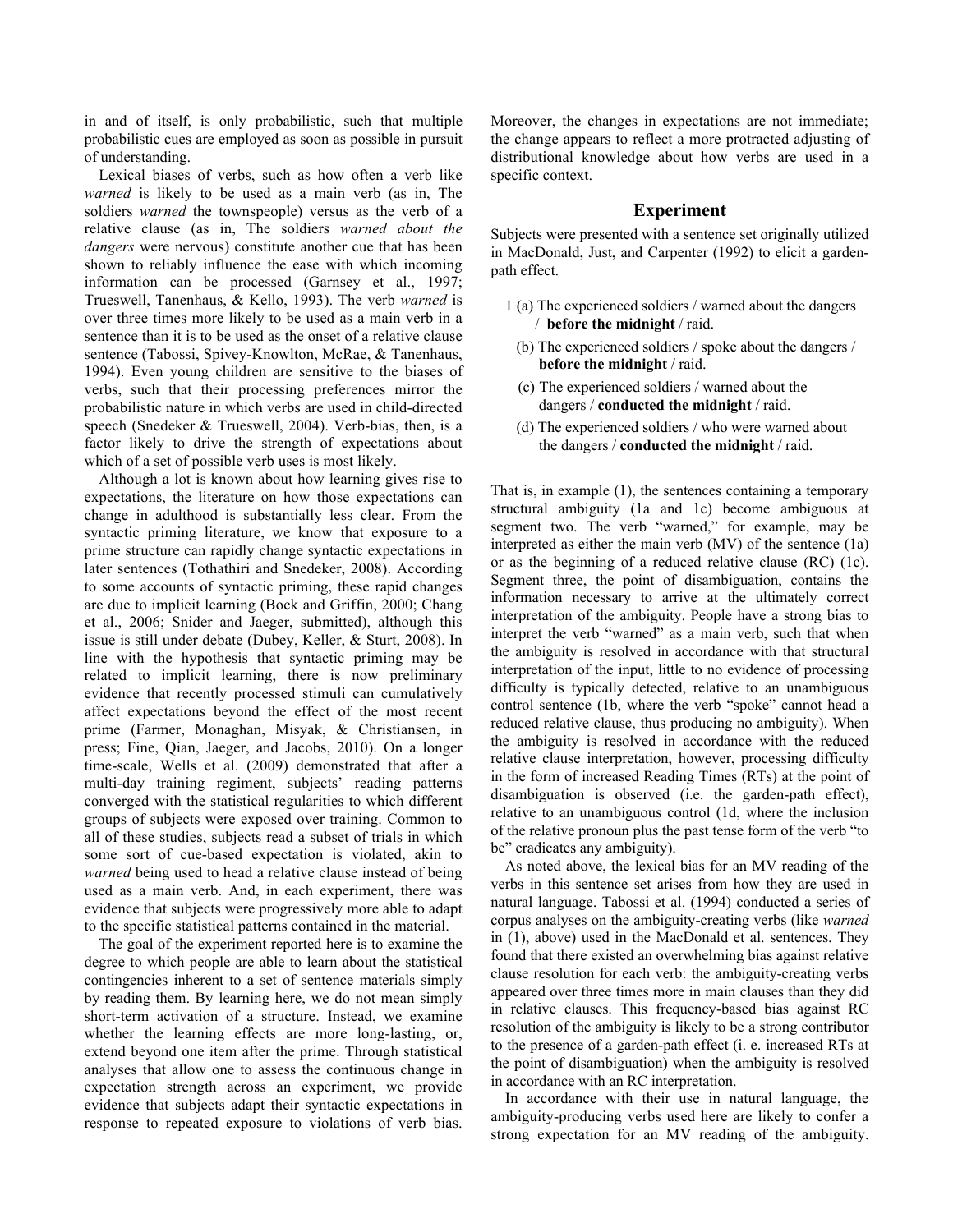Unlike natural language, however, reading through these sentences produces a situation in which the ambiguityproducing verbs, on 50% of the trials where an ambiguity is present, are used in an RC structure, thus strongly violating the expectations that subjects likely bring with them when arriving at the experiment.

If *adaptation* occurs at the syntactic level, then the biases of the ambiguity-producing verbs should weaken some as subjects see cumulatively more examples of a violation of the bias for MV usage. That is, because subjects are being exposed to a disproportionally large number of syntactic ambiguities that are resolved in a manner inconsistent with their strong bias against RC resolution, the verb-based biases should degrade over the course of reading the sentences. This weakening of verb-bias should become apparent in the magnitude of the garden-path effect on RC resolved ambiguous sentences. Over time, the magnitude of the garden-path effect on the RC-resolved ambiguous sentences should decrease, indicating that comprehenders have adjusted their expectations, as conferred by verb-bias, to accommodate new context-dependent distributional information.

To be precise, there are two reasons to expect such a change. First, the context-specific probability of an RC increases rapidly throughout the experiment. This holds both for each verb (the probability approaches .5 in the experiment) and for the overall probability of an RC. Second, the verb, which originally was a strongly informative cue to MV vs. RC structures will become less and less informative. This might lead listeners to overall rely less on the verb as cue.

### **Method**

**Participants** Seventy-two native English speakers (*M*=18.89 years, *SD*=.994) enrolled at a medium-sized Mid-Atlantic university participated in this study for extra course credit.

**Materials** The sentence set contained 36 sentences frames, with four versions of each frame. The manipulation, as explained above, produces a 2 (Structure: Main Verb vs. Relative Clause) X 2 (Ambiguity Status: Ambiguous vs. Unambiguous) X (Region: Point of Ambiguity vs. Point of Disambiguation) design. The four versions of the 36 different sentence frames were counterbalanced across four presentation lists in a completely crossed repeated-measures design. As a result, each list was comprised of one sentence from each of the 36 sentence frames, such that each subject saw nine of each combination of Sentence Type X Ambiguity Status, but only one sentence from each sentence frame. Fifty filler items, along with eight unrelated practice items, were incorporated into each list.

**Procedure** Participants were randomly assigned to one of the four presentation lists, and the presentation order of all target and filler items was randomized per subject. All sentences were presented in a non-cumulative, word-by-word moving window format (Just, Carpener, & Woolley, 1982) using Psyscope version 1.2.5 (Cohen, MacWhinney, Flatt, & Provost, 1993).

Subjects initially viewed a tutorial designed to acquaint them with the task. Subjects were then instructed to press the 'GO' key to begin the task. The entire test item appeared on the center (left-justified) of the screen in such a way that dashes preserved the spatial layout of the sentence, but masked the actual characters of each word. As the subject pressed the 'GO' key, the word that was just read disappeared and the next one appeared. RTs (msec) were recorded for each word. Following each sentence, subjects responded to a Yes/No comprehension question, and upon another key press, the next item appeared.

# **Results and Discussion**

RTs on each word were length-adjusted according to a procedure described by Ferreira and Clifton (1986). First, using the raw RTs on all words in both the experimental and filler items, we computed a regression equation predicting each subject's overall RT per word from the number of characters in each word. The equation was used in order to generate an expected RT on each word *given* its length. Expected RTs on each word were then subtracted from the observed RTs, and the resulting difference score was used for all analyses.

As per the segmentation of the sentences (denoted by "/") in example (1), ambiguous and unambiguous regions of the sentences were defined in accordance with the specifications used by MacDonald, Just, & Carpenter (1992; see p. 65 for a more in-depth discussion of the intricacies associated with this type of ambiguity). The point of ambiguity in the ambiguous (1a and 1c) sentences contained the ambiguityproducing verb (i.e. *warned*) in addition to the subsequently occurring words that follow it up until the point where information exists that can facilitate disambiguation. Although no ambiguity existed in the unambiguous condition (1b and 1d) conditions, a region consisting of words that eliminated the ambiguity (verbs that don't permit an ambiguity and must be interpreted as main verbs in the main verb, unambiguous condition, such as *spoke* in 1b, or the relative pronoun + past tense version of the verb *to be* in the relative clause, unambiguous sentences condition, such as *who were* in 1d) in addition to the same words that appeared in the point of ambiguity for the corresponding ambiguoussentence versions was also specified. The point of disambiguation for all the ambiguous-sentence conditions (and corresponding unambiguous control sentences) started with the first word that could be used to strongly support one interpretation over the other, in addition to the subsequent words remaining in the sentence, but excluding the final word of the sentence. The final word of the sentences was excluded due to sentence "wrap-up" effects, where increases in RTs frequently occur due to extra processing before subjects progress to a new item. The length-adjusted RTs on each word within a region (either the point of ambiguity or disambiguation) were averaged, per region, to create a mean length-adjusted RT within each region, and these mean length-adjusted RTs comprised the dependent measure of interest.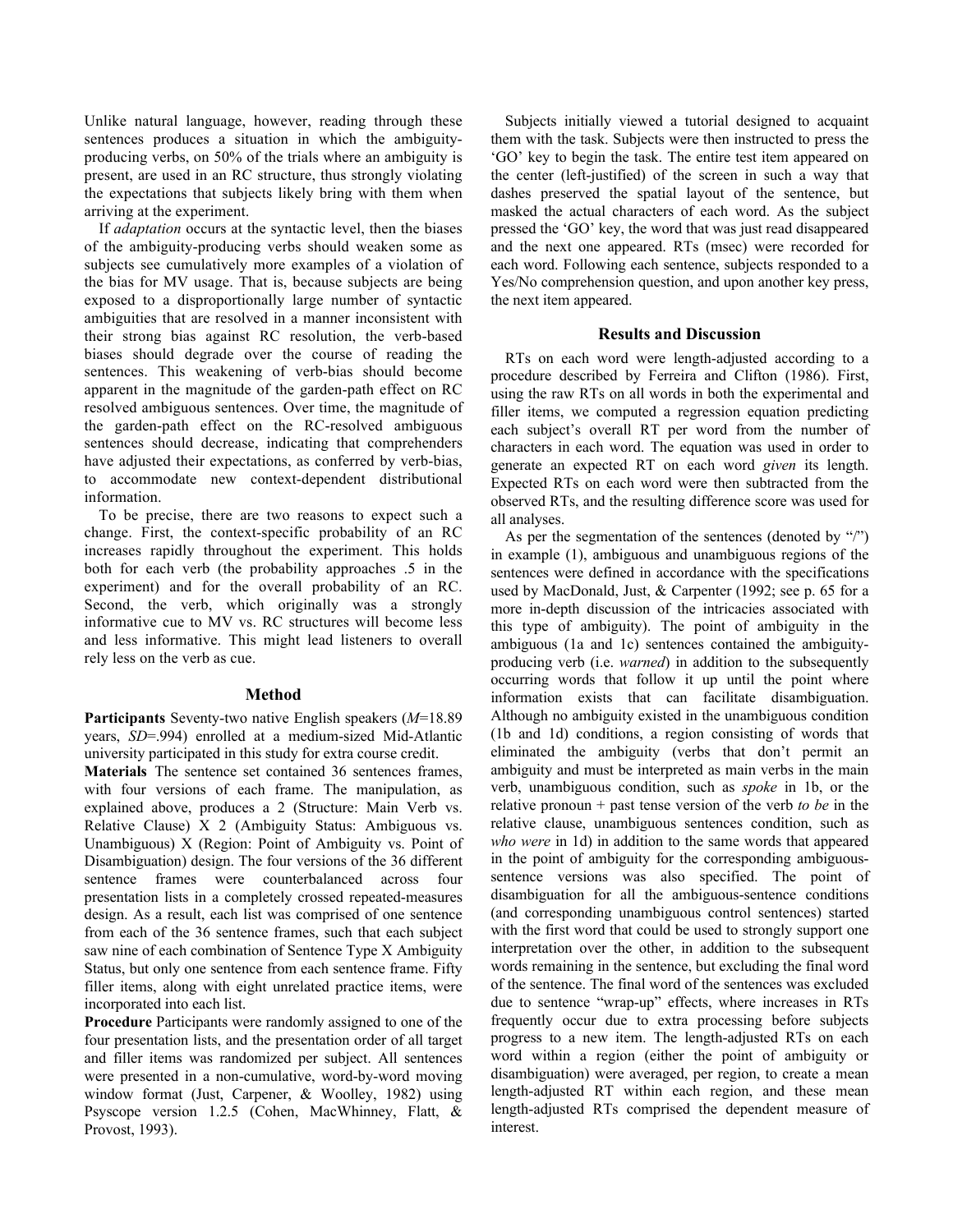Here, we employ a regression approach to investigate the degree to which the influence of sentence-level variables changes over the course of the experiment (see Baayen, Davidson, & Bates, 2008, for a discussion of the advantages of linear mixed effects models in understanding how effects change over the course of an experiment). To examine the extent to which the ambiguity effect (previously reported in MacDonald et al., 1992) changed over the course of the experiment, we regressed length-corrected RTs onto the full factorial design (i.e. all main effects and higher-order interactions) of Structure (RC vs. MV), Ambiguity (Unambiguous vs. Ambiguous), Region (Ambiguous region vs. Disambiguating region) and presentation order (simply the order in the experimental list at which the item was presented, coded 1-36). As an additional control, we included a main effect of log-transformed presentation order. This was done because previous work suggests that reading times in selfpaced reading studies are subject to a general speed-up effect ("task adaptation", Fine et al. 2010), which surfaces as a loglinear relationship between reading times and presentation order, illustrated in Figure 1. We chose a linear rather than log-linear presentation order effect for the higher order interactions because the linear component of presentation order essentially captures the number of previous MV and RC trials, thereby starting with the assumption of a linear effect of recent exposure. Finally, the model included the maximum random effects structure justified by the data based on model comparison using log-likelihood ratio tests. All predictors were centered in order to reduce collinearity between higher-order interaction terms. Apart from an unsurprisingly high correlation between the main effects of presentation order and log-transformed presentation order (r = -.8), all correlations between fixed effects were <.2 (we note that collinearity only affects standard error estimates of predictors that are collinear).



*Figure 1. Collapsing across both Structure and Ambiguity Status, a main effect of Order is apparent at all regions of the sentence. RTs decrease in a protracted manner as the experiment proceeds.* 

*Table 1. Beta coefficients associated with each main effect or interaction term in the model, along with corresponding tvalues (terms with a corresponding t-value > 2 are significant at the .05 level).*

|                                  | Coef     | SЕ        | t-      |
|----------------------------------|----------|-----------|---------|
|                                  | β        | $(\beta)$ | value   |
| Intercept                        | $-9.28$  | 4.66      | $-1.99$ |
| Structure (RC)                   | 13.59    | 2.32      | 5.87    |
| Ambiguity (Unamb.)               | $-11.56$ | 2.32      | $-4.98$ |
| Region (Disamb. Region)          | $-0.84$  | 3.03      | $-0.28$ |
| <b>Presentation Order</b>        | $-2.81$  | 0.63      | $-4.43$ |
| Log Pres. Order                  | $-26.38$ | 6.70      | $-3.94$ |
| Struc. X Ambig.                  | $-11.25$ | 2.32      | $-4.85$ |
| Struc. X Region                  | 15.57    | 2.31      | 6.73    |
| Ambig. X Region                  | $-12.57$ | 2.31      | $-5.43$ |
| Struc. X Order                   | $-0.73$  | 0.33      | $-2.19$ |
| Ambig. X Order                   | 0.72     | 0.23      | 3.22    |
| Region X Order                   | $-0.04$  | 0.25      | $-0.14$ |
| Struc. X Ambig. X Region         | $-10.42$ | 2.31      | $-4.50$ |
| Struc. X Ambig. X Order          | 0.73     | 0.22      | 3.26    |
| Struc. X Region X Order          | $-0.76$  | 0.22      | $-3.39$ |
| Ambig. X Region X Order          | 0.35     | 0.22      | 1.56    |
| Struc. X Ambig. X Region X Order | 0.44     | 0.22      | 2.00    |

Coefficients, standard errors, and t-values for each of the predictors in the model are given in Table 1. For data sets of the size used in this study, t-values with an absolute value of roughly 2 or greater are significant at  $\alpha = .05$  (p-values based on MCMC-sampling in a model with only random intercepts confirm the conclusions given below). As illustrated in Table 1, the three-way Structure X Ambiguity X Region interaction was significant. Because the coefficient of this 3-way interaction is negative, a learning effect of the kind proposed here—i.e. where the ambiguity effect is weakened over the course of the experiment—would surface as an interaction between this 3-way interaction and presentation order with a *positive* coefficient. This four-way interaction is indeed significant and in the predicted direction, and is shown on the last line of Table 1. Put another way, the magnitude of the



*Figure 2.Coefficient size of the Structure X Ambiguity X Region interaction in "early", "middle", and "late" trial bins. Notice that as the experiment proceeds the coefficient of the 3-way interaction gets weaker and weaker (closer to 0).*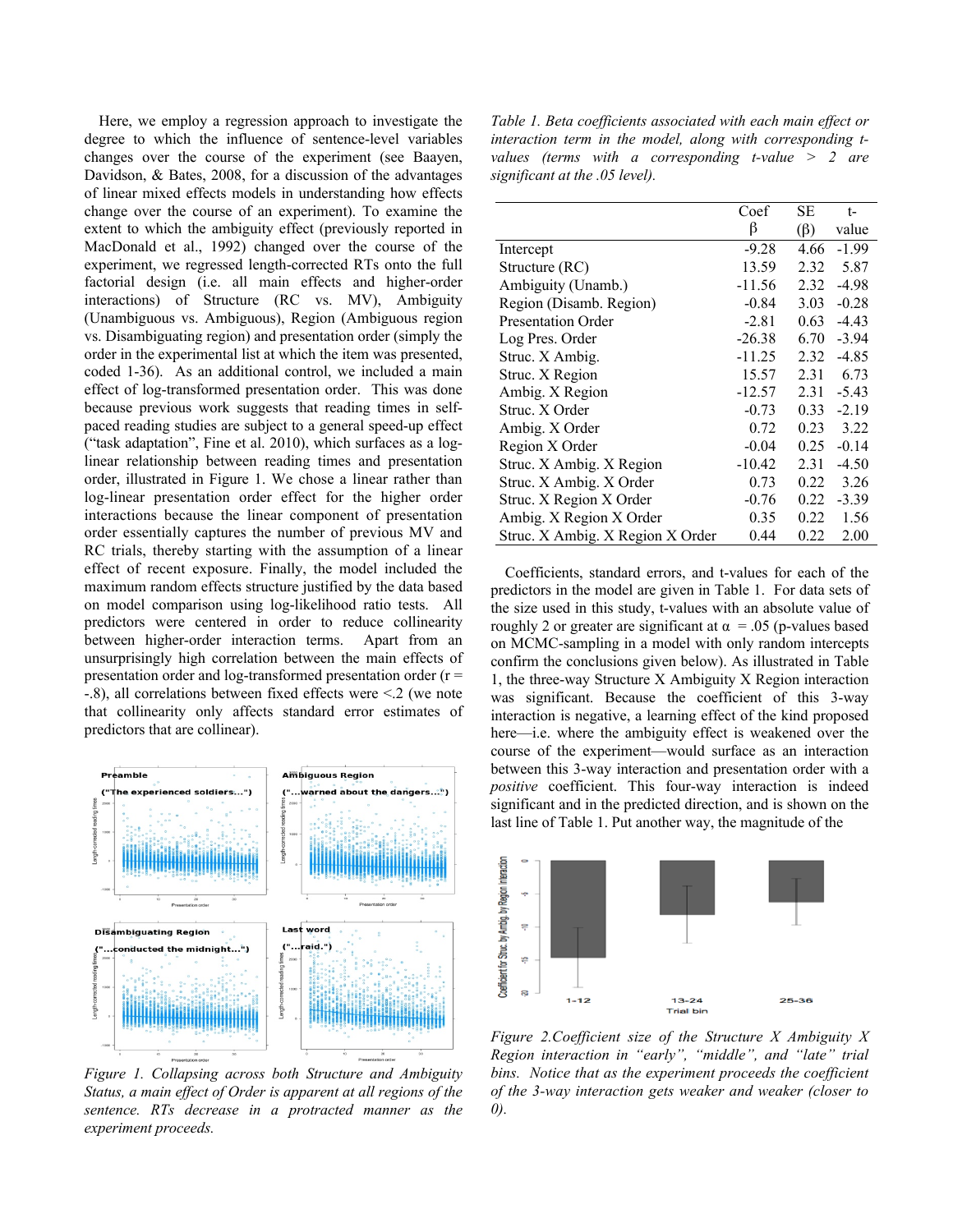3-way interaction is diminished as a result of experience (i.e. the items in the experiment), thus moving the coefficient closer to zero. This is illustrated in Figure 2, which shows the predicted effect of the 3-way interaction within the first, middle, and final third of the experiment.

The significance of the four-way interaction provides evidence that the nature of the Structure X Ambiguity X Region interaction is dependent on order. Figures 3 and 4, below, aid in decomposing the four-way interaction. In Figure 3, there is a strong *decrease* in the magnitude of the garden-path effect (i.e. a decrease in RTs at the point of disambiguation for the RC resolved ambiguous sentences, relative to the baseline unambiguous control sentences), as would be predicted if subjects were continuously modifying their expectations about the likelihood of the ambiguityproducing verb (such as *warned*) being used in a relative clause structure instead of being the main verb of the sentence. For the MV sentences, there exists no relationship between presentation order and the amount of difficulty observed when the ambiguity is resolved in accordance with the MV interpretation of the ambiguity (relative to a baseline unambiguous control sentence).



*Figure 3. The ambiguity effect at the point of disambiguation for the Reduced Relative Clause sentences (RTs in Ambiguous condition minus Unambiguous condition) as a function of presentation order. The garden-path effect typically associated with RC resolution decreases continuously across the experiment.*



*Figure 4. Ambiguity effect at the point of disambiguation for the Matrix Clause sentences as a function of presentation order. No relationship is observed.*

### **General Discussion**

Upon arriving at the experiment, subjects had a strong bias for the ambiguity-producing verbs that were used in this experiment to be used as main verbs of sentences and not as the onset of a reduced relative clause. The results reported here demonstrate that those expectations shifted over the course of the experiment as subjects encountered a cumulatively larger number of instances in which the verbs were used in the much less frequent relative clause structure. It should be noted that although the four-way interaction was significant, it was driven by RTs at the point of disambiguation when the ambiguity was resolved in accordance with the RC interpretation.

Consistent with the proposal of Fine et al. (2010), these results highlight a rarely-mentioned property of the language comprehension system. Namely, they raise the possibility that comprehenders can shift their distributional knowledge about the syntactic biases of verb behavior, as typically used in natural language, in order to adapt to the task demands conferred by a linguistic context. Such a result is consistent with input-driven accounts of language comprehension (e. g. Chang et al., 2006; MacDonald & Christiansen, 2002), which argue for a continuous updating of linguistic knowledge based on the processing of new input.

A large amount of work exists demonstrating that both infants and adults can easily learn various types of statistical regularities imbued within an artificial language (Saffran, 2003), constituting the plausibility of mechanisms for the induction of grammar. In these types of experiments, artificial languages are used instead of one's native language to control for the very same thing we study here. That is, artificial languages are used so that any pre-existing knowledge about the structure of a language doesn't influence the ease with which subjects can learn the statistical regularities under investigation. In the experiment reported here, we demonstrate that the adaptive nature of the comprehension system facilitates the ability to adjust one's prior beliefs about the structure of language (conferred, in this case, by the lexical biases of verbs), by repeated exposure to uses of a verb that are inconsistent with the biases in natural language use.

The degree to which results such as the ones reported here are generalizable to a naturalistic uncontrolled communicative context is, at this point, unclear. Unlike the phonological level, where variability in the input is the norm, the amount of variability in syntactic preferences during naturalistic conversation is less well-established. Indeed, we know little about how variability in personal history can create individual differences in how people use lexical cues to syntactic structure during language production. Work on individual differences in language comprehension provides some evidence that syntactic variability may exist. Dabrowska (1997), for example, found that a group of highly educated individuals were significantly more apt to answer comprehension questions about syntactically complex sentences in a manner that was commensurate with the grammatically correct parse of the sentence than were